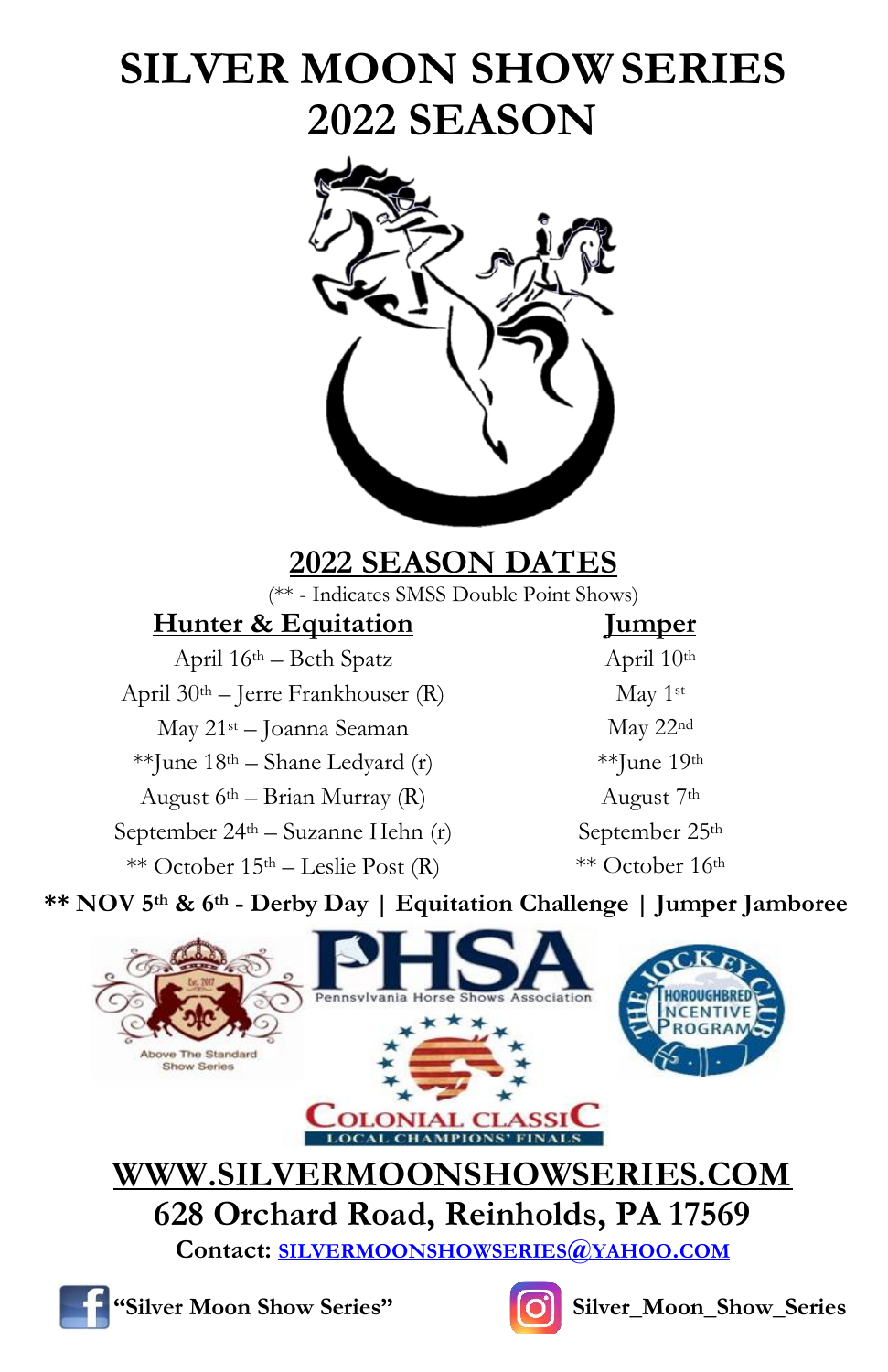# **Show Information and Rules**

- 1. **ASTM/SEI certified helmets** with harness and boots with a heel must be worn by all riders when mounted.
- 2. Cedar Valley Stables, the Silver Moon Show Series, and show management are not responsible for any damage, injury, or loss to persons, animals or property of any exhibitor or spectator on or off show grounds.
- 3. Pre-entry for hunter/eq/jumper classes are \$15 (pre) and \$18 (post-entry). Medals/Classics are \$20 (pre); \$25 (post-entry).
- 4. The Judge's decision and Management decisions are final.
- 5. A child's riding age is the age as of Dec. 1, 2021.
- 6. Classesmaybedivided, combined,canceled,orre-ordered.
- 7. To be considered and elected as a qualifier for the Colonial Classic, a rider must be a SMSS member.
- 8. We offer T.I.P prizes but elected thoroughbreds must meet T.I.P requirements.
- 9. Year-end awards for divisions and high points may be combined or split as a result of a lack or surplus of entries in divisions.
- 10. Fence heights are approximate.
- 11. Negative Coggins required, within 1 year (only need to show one time).
- 12. Schooling is permitted in the show ring until 15 minutes prior to start time, where noted in the schedule, and by request.All-day schooling is available in the indoor.
- 13. Points are awarded 7-5-4-3-2-1,with double points for the SMSS awarded on show dates indicated as double point shows.
- 14. All scratches will still incur the office fee for that show.
- 15. No martingales shall be permitted during a flat class.
- 16. An open check or immediate payment is required to add additional classes.
- 17. Cross entering may be done only as specified in the rules and division descriptions— READ THEM CAREFULLY. Cross entering rules apply to each show separately. I.E.-Ridersmay showin a restrictive division at one show and then move up/down to another division at a different show.
- 18. To be eligible for year-end awards, riders must enter the high point program. Attendance at the year-end banquet is requested to receive your awards.
- 19. NO minimum number of riders needed to receive ribbons and prizes for each division. But riders must compete in all classes in a division to be eligible to receive division championship ribbons and prizes. To be eligible for day-end high point awards, riders must compete in at least two full divisions.
- 20. Day-end high points include: Youth (12 & Under), Jr & Above (13 & Over), Overall High Point, and Jumper High Point. Winners are announced at the following show.
- 21. Ties will be broken using the last  $O/F$  (or last class if there is no  $O/F$ ) class in each division.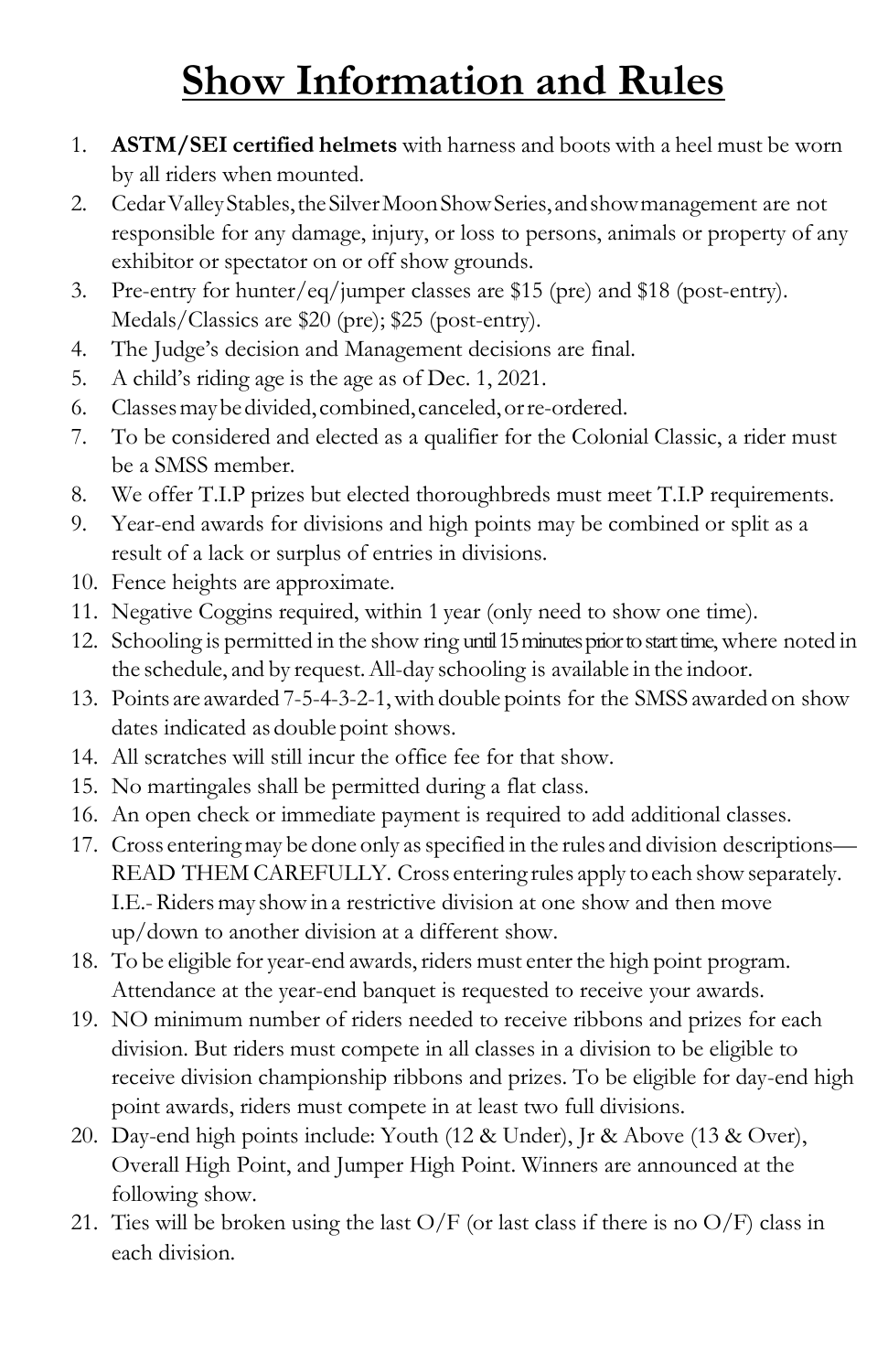# **HUNTERS & EQUITATION**

**Start Time 8:00 am**

**All divisions are Colonial Classic qualifying divisions (See full comparison sheet for additional details)**

#### **–––––––––––––––– OPEN SCHOOLING UNTIL 7:45 ––––––––––––––––**

#### **Walk-Trot**

<sup>O</sup>pe<sup>n</sup> <sup>t</sup><sup>o</sup> riders 12 & under. Horse/ride<sup>r</sup> combo cannot <sup>c</sup>ross <sup>i</sup>nt<sup>o</sup> classes that exceed crossrail heights. Points follow the rider.

- 
- 
- **1. Walk-Trot Pleasure 3. Walk-Trot Pleasure**
- **2. Walk-Trot Equitation 4. Walk-Trot Equitation**

#### **Pre-Short Stirrup**

Open to riders 9 & under. Rider may cross-enter in Leadline OR classes that don't exceed crossrail fence heights. May trot or canter fences. Points follow rider.

- **5. Walk-Trot 7. Walk-Trot-Canter**
- 

#### **Short Stirrup**

Open to riders 12&under. May trotor canter fences. Points follow the rider.

- **9. Walk-Trot 11. Crossrails (4)**
- **10. Walk-Trot-Canter 12. Crossrails (8)**
- **6. Walk-Trot 8. Crossrails (2)**
	-
	-

**–––––––––––––––– SCHOOLING BREAK ––––––––––––––––**

#### **Leadline**

Open to riders 7 & under. Rider may only cross-enter into Walk-Trot and Pre-Short Stirrup. Points follow the rider.

- 
- 
- **13. Walk 15. Walk-Trot 14. Walk off Lead 16. Walk Poles (2)**

#### **Long Stirrup Equitation**

Open to riders 13 & over. Rider may not cross enter into classes with fence heights that exceed 24". Points follow the rider.

- 
- **18. Walk-Trot-Canter 20. Crossrails (8)**
- **17. Walk-Trot 19. Crossrails (4)**
	-

#### **Beginner Rider**

Open to all age riders in their 1<sup>\*</sup> or 2<sup>\*</sup> year of showing on horses and ponies. Points follow rider.

- 
- **22. Walk-Trot-Canter 24. Crossrails (8)**
- **21. Walk-Trot 23. Crossrails (4)**
	-

#### **–––––––––––––––– SCHOOLING BREAK ––––––––––––––––**

#### **Crossrail Hunter**

Open to all age riders. Horse/rider combo may cross enter into crossrail classes and Green Hunter. Points follow the horse.

- 
- **26. Walk-Trot-Canter 28. Crossrails (8)**
- **25. Walk-Trot 27. Crossrails (4)**
	-

#### **29. Crossrail Equitation Medal**

Open to all age riders. Horse/rider combination may not cross into verticals. Points follow the rider.

- 
-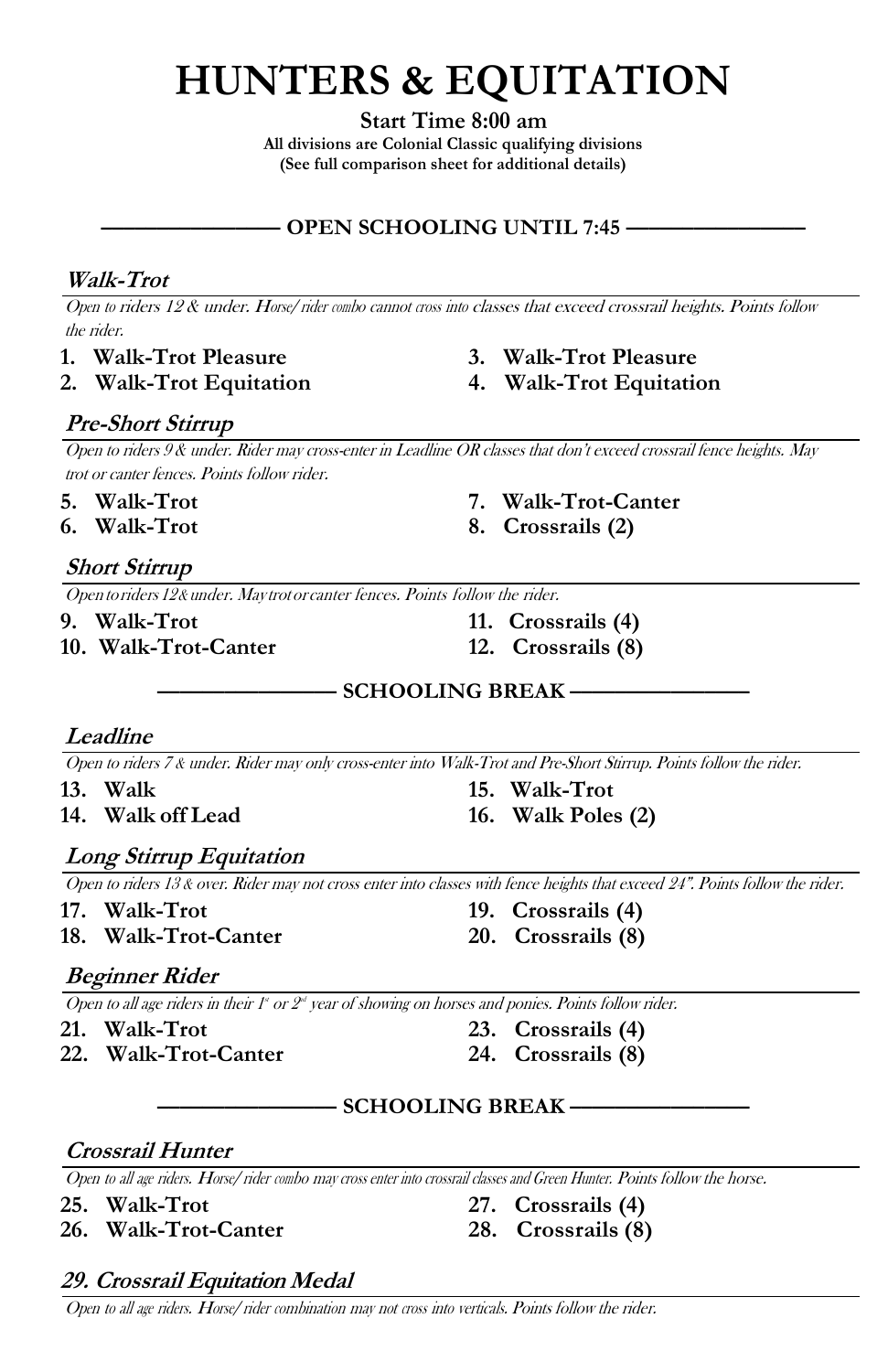|                               | ———— SCHOOLING BREAK -                                                                                                                        |
|-------------------------------|-----------------------------------------------------------------------------------------------------------------------------------------------|
| Green Hunter (2')             |                                                                                                                                               |
|                               | Open to all riders on horses & ponies in their $f'$ or $2st$ year of showing. May trot corners. Judged on the mount. Points follow the horse. |
| 30. O/F                       | 32. $O/F$                                                                                                                                     |
| 31. O/F                       | 33. $U/S$                                                                                                                                     |
| <i>Novice Equitation (2')</i> |                                                                                                                                               |
|                               | Open to all riders who have not jumped over $2'$ Judged on equitation. Points follow the rider.                                               |
| 34. O/F                       | 36. $O/F$                                                                                                                                     |
| 35. O/F                       | 37. $U/S$                                                                                                                                     |
| <i>Modified Hunter (2')</i>   |                                                                                                                                               |
|                               | Open to all age riders on horses and ponies of any age. Judged on the mount. Points follow the horse.                                         |
| 38. O/F                       | 40. $O/F$                                                                                                                                     |
| 39. O/F                       | 41. $U/S$                                                                                                                                     |
|                               | Pleasure Horse/Pony (Ponies - 2', Horses - 2'3")                                                                                              |
|                               | Open to all riders on horses and ponies. Judged on manners, suitability, and soundness. Points follow the horse.                              |
| 42. O/F                       | 44. O/F                                                                                                                                       |
| 43. O/F                       | 45. $U/S$                                                                                                                                     |
|                               | <b>SCHOOLING BREAK-</b>                                                                                                                       |
|                               | Open Equitation (2', 2'6", and 3' options)                                                                                                    |
|                               | Open to all junior and adult riders. Judged on equitation. Points follow the rider.                                                           |
| 46. O/F                       | 48. $O/F$                                                                                                                                     |
| 47. O/F                       | 49. U/S                                                                                                                                       |
|                               | 50. Junior/Adult Equitation Medal (2, 2'3", 2'6", and 3' options)                                                                             |
|                               | Open to all age riders on horses/ponies. Runs as an open card during the day. Complete your round when jump heights                           |
|                               | are set to the height you are jumping (unless otherwise coordinated). Points follow the rider.                                                |

#### **Low/Open Hunter (2'3", 2'6", and 3' options)**

Open to all age riders on horses and ponies. Judged on mount. Points follow the hors.

| 51. $O/F$ | 53. $O/F$ |
|-----------|-----------|
| 52. $O/F$ | 54. U/S   |

#### **–––––––––––––––– SCHOOLING BREAK ––––––––––––––––**

#### **55. Pony/Horse Medal (Ponies – 2' sm/med, 2'6" large, Horses – 2'9")**

Ope<sup>n</sup> <sup>t</sup><sup>o</sup> <sup>a</sup>ll <sup>a</sup>g<sup>e</sup> <sup>r</sup>ider<sup>s</sup> on horses/ponies. Runs as an open card during the day. Complete your round when jump heights are set to the height you are jumping (unless otherwise coordinated). Judged on the mount. Point<sup>s</sup> foll<sup>o</sup><sup>w</sup> <sup>t</sup>h<sup>e</sup> horse.

#### **Low Children's / Children's Hunter Pony (2' or 2' 6")**

Open to junior riders on ponies. Judged on mount. Points follow the horse.

| 56. O/F | 58. $O/F$ |
|---------|-----------|
| 57. O/F | 59. $U/S$ |

#### **Low Children's / Low Adult Hunter Horse (2'6")**

Open to junior and adult riders on horses. Judged on the mount. Points follow the horse.

| 60. $O/F$ | 62. $O/F$ |
|-----------|-----------|
| 61. $O/F$ | 63. $U/S$ |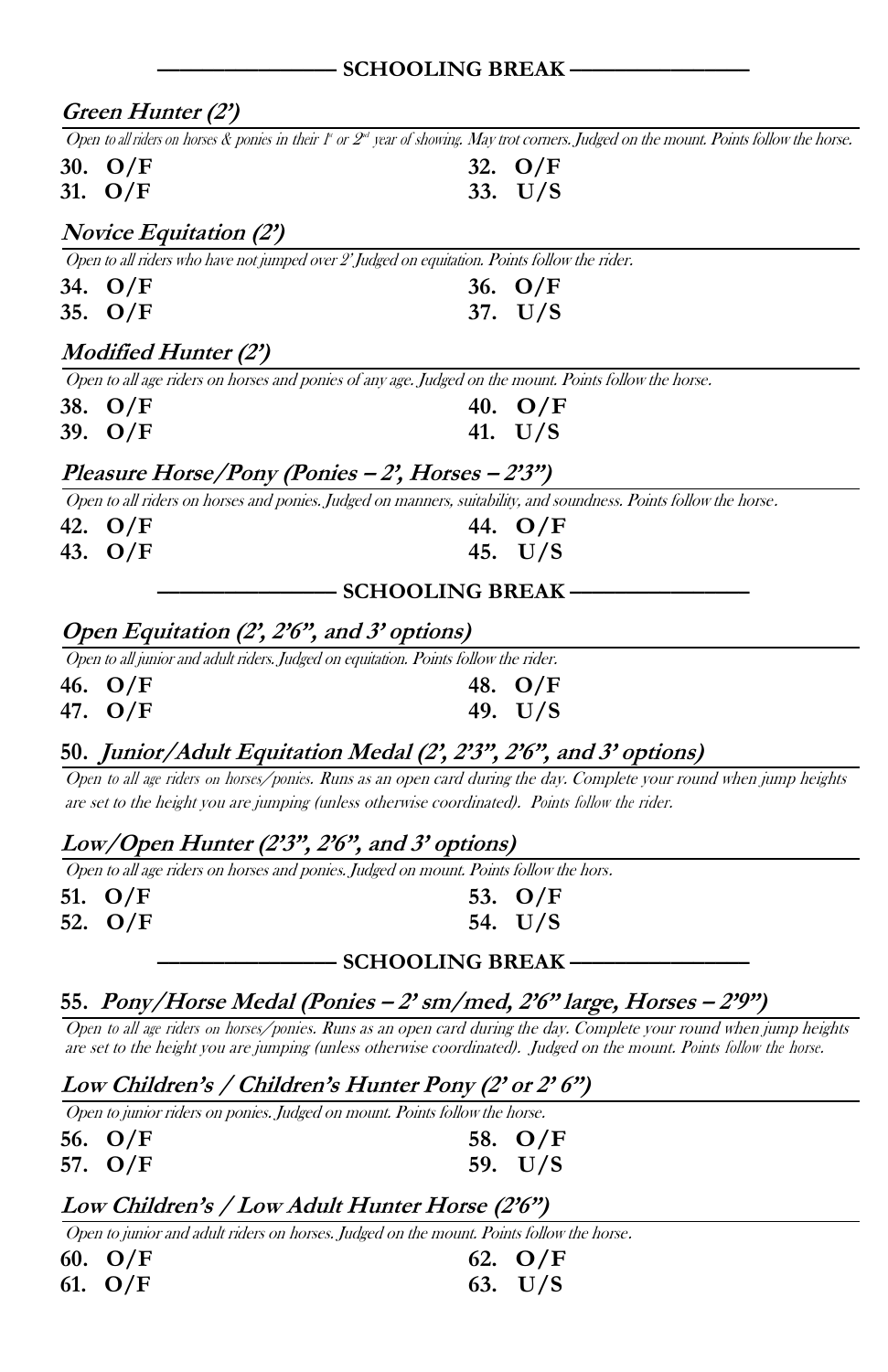# **JUMPERS**

**Start Time 11:00 am \*\*\* - Colonial Classic Qualifier Divisions**

**Short schooling break after each division; See info below for tables & gamblers choice**

| <i>Pole Jumpers</i>                                                              |                                                                                                                |
|----------------------------------------------------------------------------------|----------------------------------------------------------------------------------------------------------------|
| Open to junior riders on horses and ponies.                                      |                                                                                                                |
| 64. Table II, Sec. 1                                                             | 66. Table II Sec. $2(a)$                                                                                       |
| 65. Table II, Sec. 2(c)                                                          |                                                                                                                |
| Crossrail Jumpers                                                                |                                                                                                                |
| Open to all age riders on horses and ponies.                                     |                                                                                                                |
| 67. Table II, Sec. 1                                                             | 69. Table II Sec. $2(a)$                                                                                       |
| 68.<br>Table II, Sec. 2(c)                                                       | 70.<br>\$\$\$ Gamblers Choice                                                                                  |
| *** Puddle Jumpers (18" Verticals)                                               |                                                                                                                |
| Open to all age riders on horses and ponies.                                     |                                                                                                                |
| 71. Table II, Sec. 1                                                             | 73.<br>Table II Sec. 2(a)                                                                                      |
| 72. Table II, Sec. $2(c)$                                                        | 74.<br>\$\$\$ Gamblers Choice                                                                                  |
| *** Itty Bitty Jumpers (2' – 2'3")                                               |                                                                                                                |
| Open to all age riders on horses and ponies.                                     |                                                                                                                |
| 75. Table II, Sec. 1                                                             | 77.<br>Table II Sec. 2(a)                                                                                      |
| 76.<br>Table II, Sec. 2(c)                                                       | 78.<br>\$\$\$ Gamblers Choice                                                                                  |
| *** Preliminary Jumpers (2'6" – 2'9")                                            |                                                                                                                |
| Open to all age riders on horses and ponies.                                     |                                                                                                                |
| 79. Table II, Sec. 1                                                             | 81.<br>Table II Sec. 2(a)                                                                                      |
| 80.<br>Table II, Sec. 2(c)                                                       | 82.<br>\$\$\$ Gamblers Choice                                                                                  |
| *** Thoroughbred Jumpers (2'9" – 3')                                             |                                                                                                                |
| Open to all age riders on thoroughbreds.                                         |                                                                                                                |
| 83. Table II, Sec. 1                                                             | Table II Sec. 2(a)<br>85.                                                                                      |
| 84.<br>Table II, Sec. 2(c)                                                       | \$\$\$ Gamblers Choice<br>86.                                                                                  |
| *** Low Child / Adult Jumpers (3')                                               |                                                                                                                |
| Open to all age riders on horses and ponies.                                     |                                                                                                                |
| 87. Table II, Sec. 1                                                             | 89.<br>Table II Sec. 2(a)                                                                                      |
| Table II, Sec. 2(c)<br>88.                                                       | \$\$\$ Gamblers Choice<br>90.                                                                                  |
| *** Child / Adult Jumpers (3'3")<br>Open to all age riders on horses and ponies. |                                                                                                                |
| 91.<br>Table II, Sec. 1                                                          | 93.<br>Table II Sec. 2(a)                                                                                      |
| 92.<br>Table II, Sec. 2(c)                                                       | 94.<br>\$\$\$ Gamblers Choice                                                                                  |
|                                                                                  |                                                                                                                |
| <b>Table Information:</b>                                                        | \$\$\$ Gamblers Choice Classes \$\$\$                                                                          |
| Table II, Sec. 1: Timed first round only                                         | \$15 – If 1-3 entries (no prize money)                                                                         |
| Table II, Sec. $2(c)$ : Power & Speed – if the 1 <sup>st</sup> part of           | $$25 - If 4+ entries (price money)$                                                                            |
| course is clean, continue to a timed second portion.                             | Prize money 4-6 entries                                                                                        |
| Table II, Sec. 2(a): If clean in the first round, exhibitors                     | 2 <sup>nd</sup><br>3 <sup>rd</sup><br>1 <sup>st</sup><br>4 <sup>th</sup><br>5 <sup>th</sup>                    |
| will exit the ring and return for a second timed round                           | \$15 \$10 \$5<br>\$45 \$25                                                                                     |
| ounce all first rounds are completed.                                            |                                                                                                                |
| Gamblers Choice: Fences are associated with different                            | Prize money 7+ entries                                                                                         |
| points. In an allotted time, collect the most points!                            | 2 <sup>nd</sup><br>1 <sup>st</sup><br>3 <sup>rd</sup><br>4 <sup>th</sup><br>5 <sup>th</sup><br>6 <sup>th</sup> |
| Different shows will have different challenges.                                  | \$60 \$40 \$25 \$15 \$10<br>\$5                                                                                |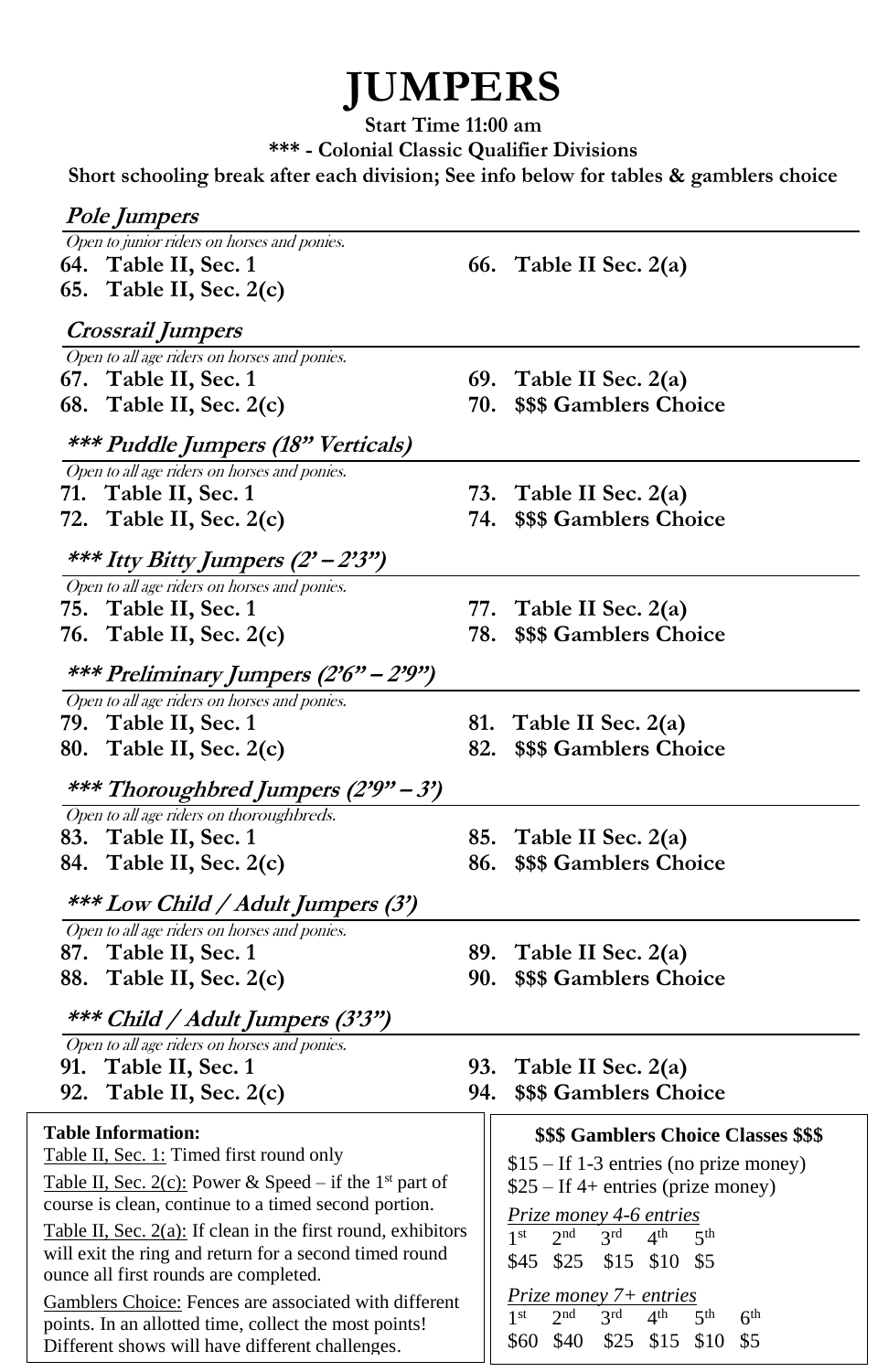# **Colonial Classic Comparisons**

\*\*\*Riders/Trainers/Parents are advised to review Colonial Classic division specs as ours are not a direct comparison\*\*\*

| <b>Colonial Classic</b>         | <b>Silver Moon</b>                      |
|---------------------------------|-----------------------------------------|
| Leadline                        | Leadline                                |
| Walk-Trot                       | Walk-Trot                               |
| Pre-Short Stirrup               | Pre-Short Stirrup                       |
| <b>Short Stirrup Equitation</b> | <b>Short Stirrup Equitation</b>         |
| Short Stirrup Hunter            | Crossrail Hunter                        |
| <b>Crossrail Hunter</b>         | Crossrail Hunter                        |
| <b>Pleasure Pony</b>            | Pleasure Horse/Pony                     |
| <b>Beginner Rider</b>           | Beginner Rider                          |
| Novice Equitation               | Novice Equitation                       |
| Junior Equitation 13 & under    | Open Equitation                         |
| Junior Equitation 14-17         | Open Equitation                         |
| <b>Adult Equitation</b>         | Open Equitation                         |
| <b>Pleasure Horse</b>           | Pleasure Horse/Pony                     |
| Low Children's Pony             | Low Children's / Children's Hunter Pony |
| Children's Pony                 | Low Children's / Children's Hunter Pony |
| Low Children's Horse            | Low Children's / Low Adult Hunter Horse |
| Children's Horse                | Low/Open Hunter                         |
| Low Adult Hunter                | Low Children's / Low Adult Hunter Horse |
| <b>Adult Hunter</b>             | Low/Open Hunter                         |
| <b>Baby Green Hunter Horse</b>  | <b>Green Hunter</b>                     |
| <b>Baby Green Hunter Pony</b>   | <b>Green Hunter</b>                     |
| 2' Modified Hunter              | <b>Modified Hunter</b>                  |
| Long Stirrup                    | Long Stirrup                            |
| <b>TB</b> Division              | Low/Open Hunter                         |
| <b>Professional Division</b>    | Top three professional riders           |
| <b>Puddle Jumpers</b>           | <b>Puddle Jumpers</b>                   |
| <b>Itty Bitty Jumpers</b>       | <b>Itty Bitty Jumpers</b>               |
| <b>Preliminary Jumpers</b>      | <b>Preliminary Jumpers</b>              |
| TB Jumpers                      | TB Jumpers                              |
| Low Child/Adult Jumpers         | Low Child/Adult Jumpers                 |
| Child/Adult Jumpers             | Child/Adult Jumpers                     |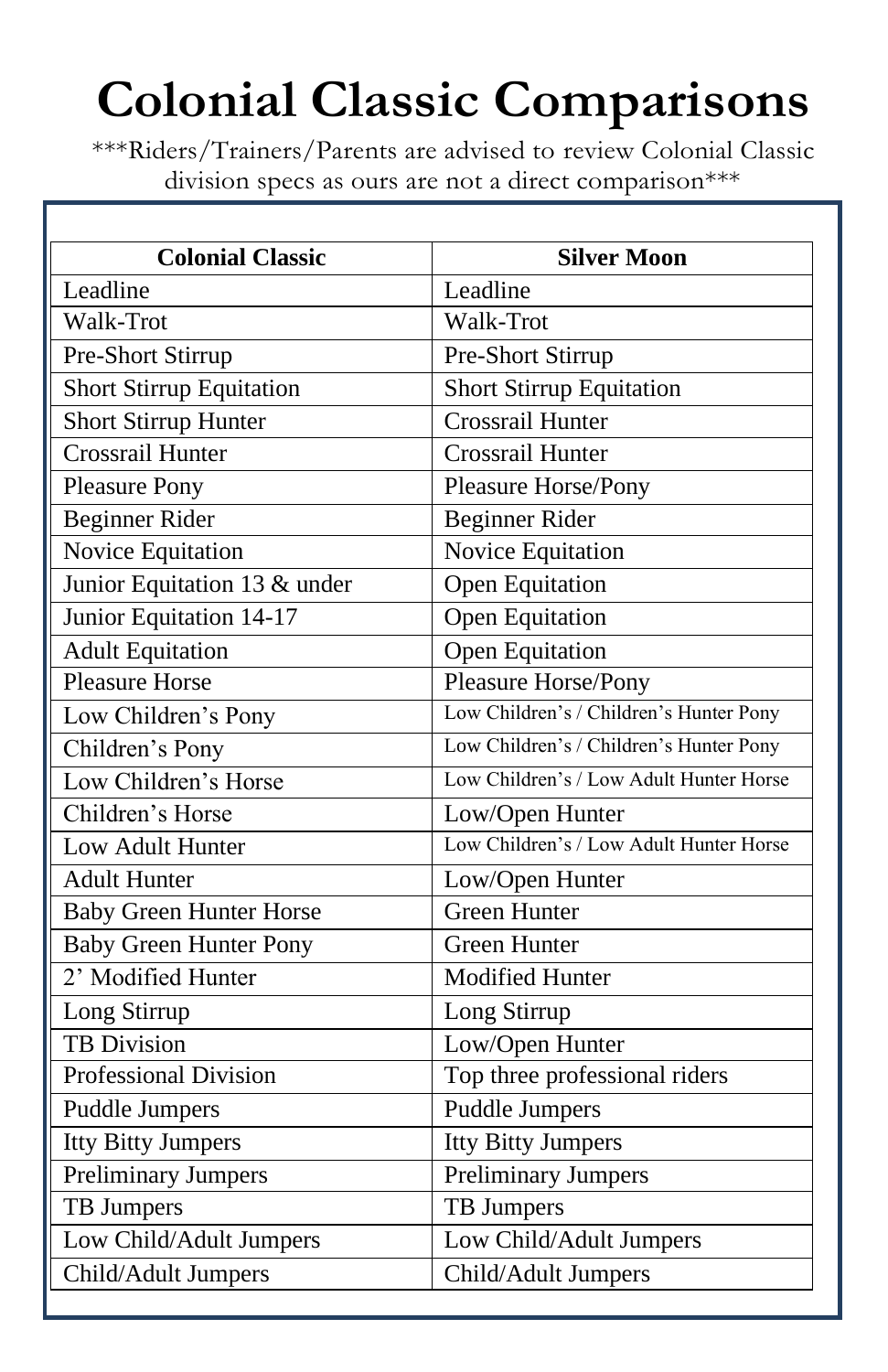## 2022 SPONSORS



Many levels of sponsorship opportunities are available for the 2022 show year, including custom crafted packages to meet your needs. Ask for your sponsorship packet today! Contact our sponsorship manager, Robin Schnader by emailing the Series at: [silvermoonshowseries@yahoo.com](mailto:silvermoonshowseries@yahoo.com) or call 717-808-2456.

We appreciate your support and look forward to working with you this 2022 show season!